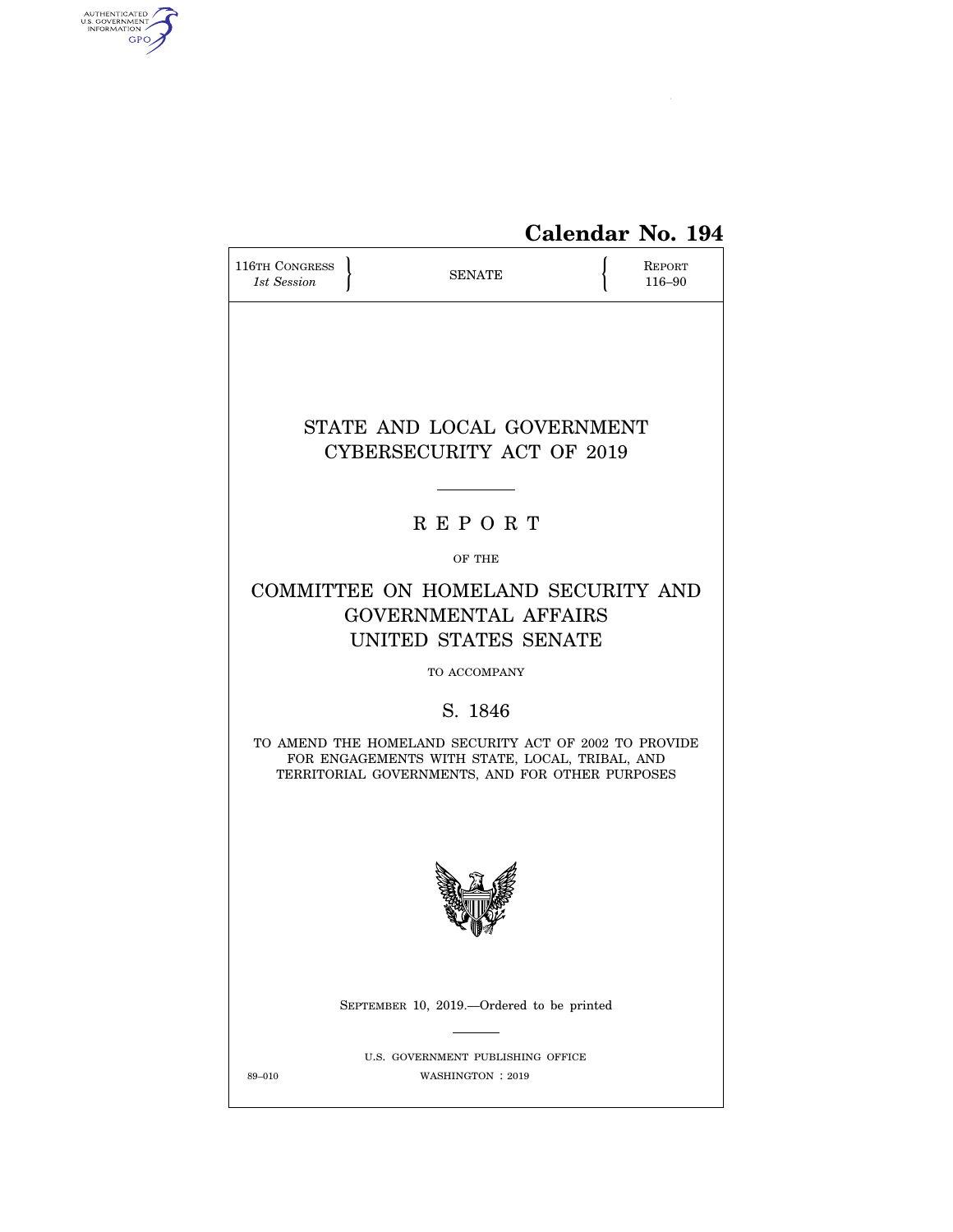#### COMMITTEE ON HOMELAND SECURITY AND GOVERNMENTAL AFFAIRS

RON JOHNSON, Wisconsin, *Chairman* 

ROB PORTMAN, Ohio RAND PAUL, Kentucky JAMES LANKFORD, Oklahoma MITT ROMNEY, Utah RICK SCOTT, Florida MICHAEL B. ENZI, Wyoming JOSH HAWLEY, Missouri

GARY C. PETERS, Michigan THOMAS R. CARPER, Delaware MAGGIE HASSAN, New Hampshire KAMALA D. HARRIS, California KYRSTEN SINEMA, Arizona JACKY ROSEN, Nevada

GABRIELLE D'ADAMO SINGER, *Staff Director*  JOSEPH C. FOLIO III, *Chief Counsel*  ANDREW J. TIMM, *Professional Staff Member*  MICHAEL J.R. FLYNN, *Senior Counsel*  DAVID M. WEINBERG, *Minority Staff Director*  ZACHARY I. SCHRAM, *Minority Chief Counsel*  JEFFERY D. ROTHBLUM, *Minority Fellow*  LAURA W. KILBRIDE, *Chief Clerk*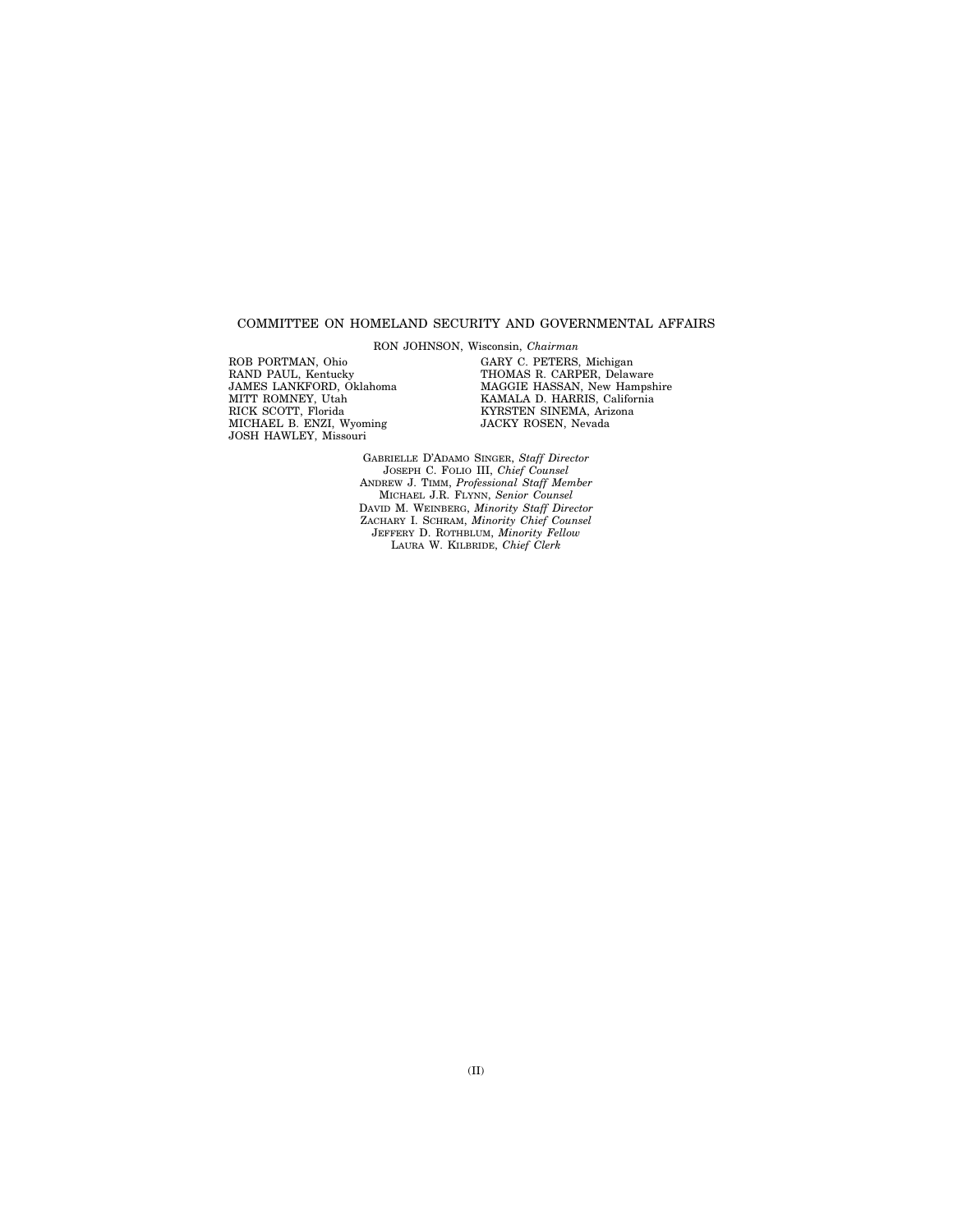# **Calendar No. 194**

Page

116TH CONGRESS REPORT 116-90

### STATE AND LOCAL GOVERNMENT CYBERSECURITY ACT OF 2019

SEPTEMBER 10, 2019.—Ordered to be printed

Mr. JOHNSON, from the Committee on Homeland Security and Governmental Affairs, submitted the following

## R E P O R T

#### [To accompany S. 1846]

#### [Including cost estimate of the Congressional Budget Office]

The Committee on Homeland Security and Governmental Affairs, to which was referred the bill (S. 1846) to amend the Homeland Security Act of 2002 to provide for engagements with State, local, Tribal and territorial governments, and for other purposes, having considered the same, reports favorably thereon with an amendment and recommends that the bill, as amended, do pass.

#### **CONTENTS**

| VII. Changes in Existing Law Made by the Bill, as Reported |  |
|------------------------------------------------------------|--|

#### I. PURPOSE AND SUMMARY

The purpose of S. 1846, the State and Local Cybersecurity Act of 2019, is to improve the cybersecurity posture of state, local, tribal, and territorial governments (SLTTs) through the coordination of activities with the Department of Homeland Security's (DHS or the Department) National Cybersecurity and Communications Integration Center (NCCIC). Specifically, this bill requires the NCCIC to coordinate with non-Federal entities, such as the Multi-State Information Sharing and Analysis Center (MS–ISAC), for the purpose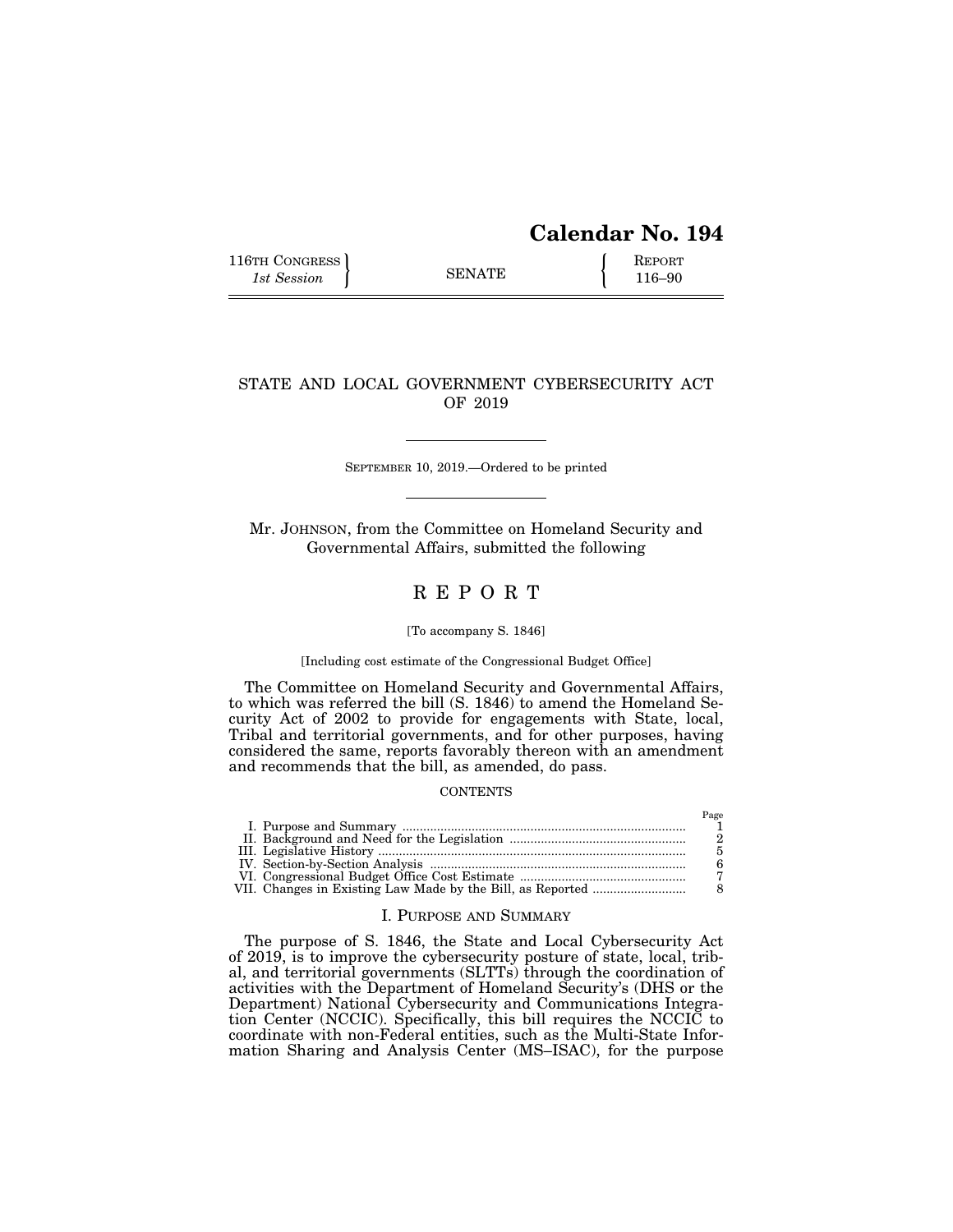of engaging with SLTTs to conduct cybersecurity exercises, provide operational and technical cybersecurity training, and among other things, provide notifications of specific incidents and malware information. The bill also requires the NCCIC to work with senior Federal and non-Federal, state and local officials, including state and local Chief Information Officers and senior election officials, to ensure the effective implementation of information security processes and procedures.

The bill codifies the NCCIC's ability to provide, on a voluntary basis, operational and technical assistance to SLTT governments. The Department is also authorized to enter into cooperative agreements or contracts to carry out the responsibilities and coordination activities outlined in this bill. The Department is required to provide a report to Congress one year after enactment, and every two years thereafter on the status of cybersecurity measures in each state and the largest urban areas of the United States. Finally, S. 1846 authorizes DHS to establish a voluntary initiative to deploy technical or analytic capabilities or services that utilize classified cyber threat indicators or intelligence on unclassified, non-Federal entities' information systems to detect and prevent malicious traffic. DHS is required to provide a report to Congress on the status of this initiative one year after the enactment of this bill.

#### II. BACKGROUND AND THE NEED FOR LEGISLATION

State and local governments are under siege by an unprecedented number of cyberattacks perpetrated by malicious actors and nation-state adversaries exploiting vulnerabilities in governmentoperated information systems and elections systems.1 However, state and local governments often lack the resources and technical capabilities to identify malicious activity, and protect and secure their information systems from vulnerabilities that leave them susceptible to potentially crippling cyberattacks. In May 2019, the cybersecurity firm Recorded Future released a report in which it found that ransomware attacks—a type of cyberattack in which cyber criminals block a victim's access to their computer systems or data until the victim pays a monetary sum usually in some form of cryptocurrency—against state and local governments increased by 39 percent in 2018.<sup>2</sup> Many states and localities are faced with the difficult choice of paying the ransom or refusing to pay the hackers to decrypt their information systems. In May 2019, the city of Baltimore was attacked by a ransomware virus known as Robinhood, which affected the city's phone system and other electronically administered services, including billing services.3 Rather than paying the \$76,000 requested by the hackers, the city of Baltimore opted to decline the hackers' offer to decrypt the systems and

<sup>&</sup>lt;sup>1</sup> Benjamin Freed, *State and Local Governments Urged to Beef up Ransomware Defense*, State Scoop (July 29, 2019), https://statescoop.com/state-local-government-urged-ransomware-defense/; Benjamin Freed, *Report: Ransomware Attacks Against State and Local Government Are on the Rise*, State Scoop (May 13, 2019), https://statescoop.com/report-ransomware-attacks-against-

<sup>&</sup>lt;sup>2</sup> Allan Liska, *Early Findings: Review of State and Local Government Ransomware Attacks*, Recorded Future 2 (Apr. 2019), https://www.recordedfuture.com/state-local-government-ransomware-attacks/.

ransomware-attacks/.<br><sup>3</sup> Benjamin Freed, *Baltimore Approves \$10 Million for Ransomware Recovery,* State Scoop<br>(July 26, 2019), https://statescoop.com/baltimore-city-council-approves-10-million-ransomware-recovery/.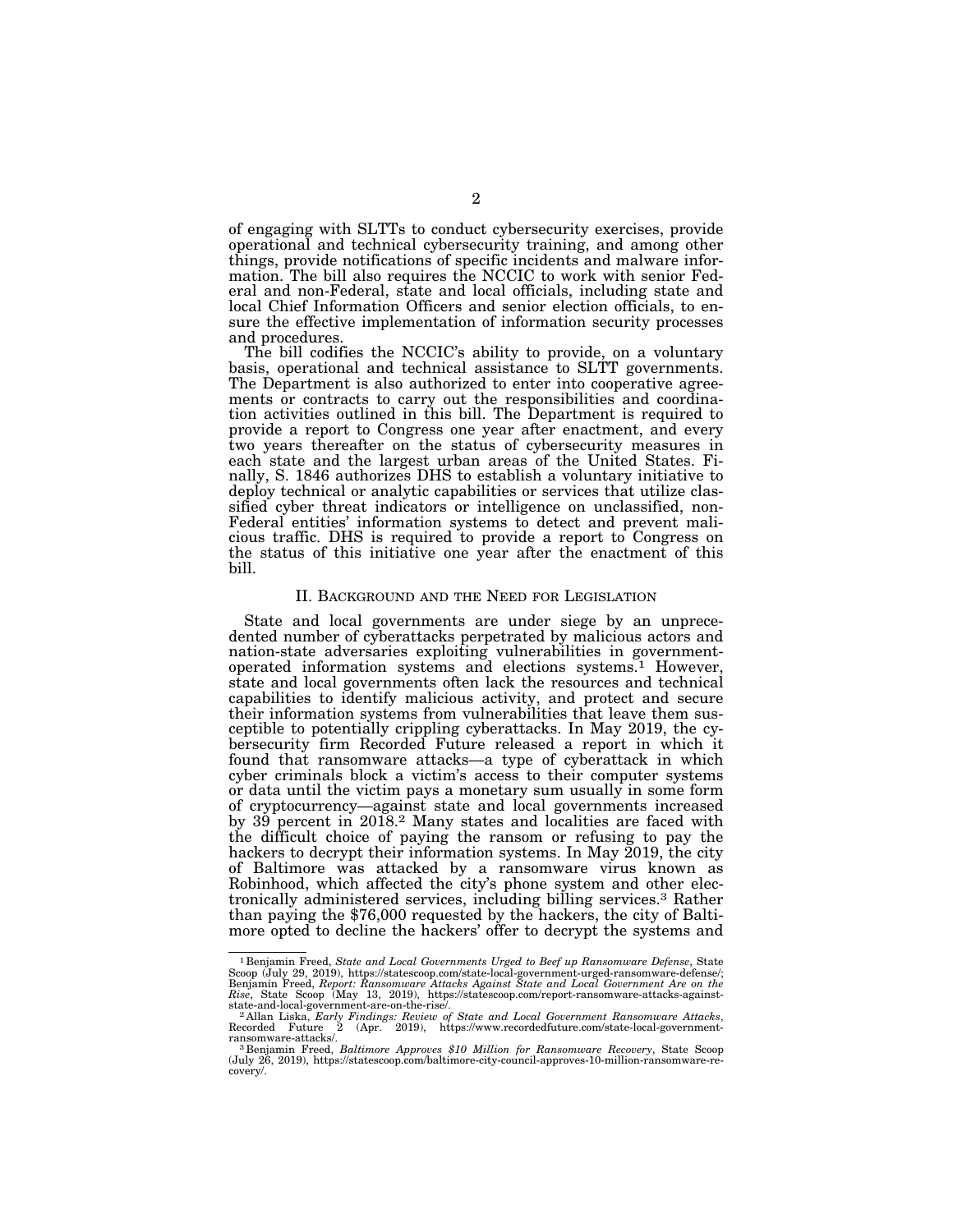expects to spend an estimated \$18 million to harden and protect the city's information technology infrastructure from future attacks.4

To help SLTTs protect their systems from ransomware and other cyberattacks, DHS's Cybersecurity and Infrastructure Security Agency and the MS–ISAC, along with a number of other organizations, released a joint statement urging state and local governments to make cyber preparedness a priority by taking pre-emptive measures to secure their networks.<sup>5</sup> Moreover, in July 2019, the National Governors Association requested that its members develop robust cyber disruption response plans that account for, among other things, continuity of government in a disaster situation.6 This follows Louisiana Governor John Bel Edwards' recent decision to declare a state of emergency following a series of ransomware attacks that disabled the computer systems of districts throughout the state.7

In the 115th Congress, to better understand the challenges Federal and SLTT governments face when protecting and securing information systems and networks from malicious cyberattacks, the Committee held a hearing on mitigating cybersecurity risks.8 During the hearing, then-Assistant Secretary for the Office of Cybersecurity and Communications for the DHS's National Protection and Programs Directorate Jeanette Manfra noted that DHS ''recognize[s] that there is a significant technology deficit across state and local governments, and State and local election systems, in particular."<sup>9</sup> She also testified that in response to Russian information operations during the 2016 election, DHS is ''leading the interagency effort to provide voluntary assistance to State and local officials'' to defend election infrastructure.10 At the same hearing, Eric Rosenbach, Co-Director of the Belfer Center for Science and International Affairs at the John F. Kennedy School of Government Affairs at Harvard University, testified that ''States simply are not equipped to face . . . cyber attacks from nation-state adversaries who are spending billions of dollars and dedicating thousands of cyber operators to advance their national interests."<sup>11</sup>

S. 1846 strengthens the SLTT governments' ability to mitigate cybersecurity threats by leveraging established information sharing and coordination mechanisms within the Federal government, such as the NCCIC. In 2013, to clarify public and private sector responsibilities in cybersecurity, the President issued Presidential Policy Directive 21, which established cybersecurity as a "shared responsi-

<sup>4</sup> *Id.* 

<sup>5</sup> *CISA, MS–ISAC, NGA & NASCIO Recommend Immediate Action To Safeguard Against Ransomware Attacks*, https://www.nascio.org/Portals/0/Ransomware%20Statement.pdf (last vis-

<sup>&</sup>lt;sup>6</sup>State Cyber Disruption Response Plans, Nat'l Governors' Assc. (July 2019), https://<br>www.nga.org/wp-content/uploads/2019/04/IssueBrief\_MG.pdf. www.nga.org/wp-content/uploads/2019/04/IssueBrief\_MG.pdf. 7La. Proc. No. 115 JBE 2019 (July 24, 2019), http://gov.louisiana.gov/assets/

EmergencyProclamations/115-JBE-2019-State-of-Emergency-Cybersecurity-Incident.pdf. 8*Mitigating America's Cybersecurity Risk: Hearing Before the S. Comm. on Homeland Sec. and* 

*Governmental Affairs*, 115th Cong. 62 (2018) (testimony of Gregory C. Wilshusen, Director, Information Security Issues, Government Accountability Office), https://www.govinfo.gov/content/ pkg/CHRG-115shrg32454/pdf/CHRG-115shrg32454.pdf.<br><sup>9</sup>*Id.*<br><sup>10</sup>*Id.* 

 $11$   $Id.$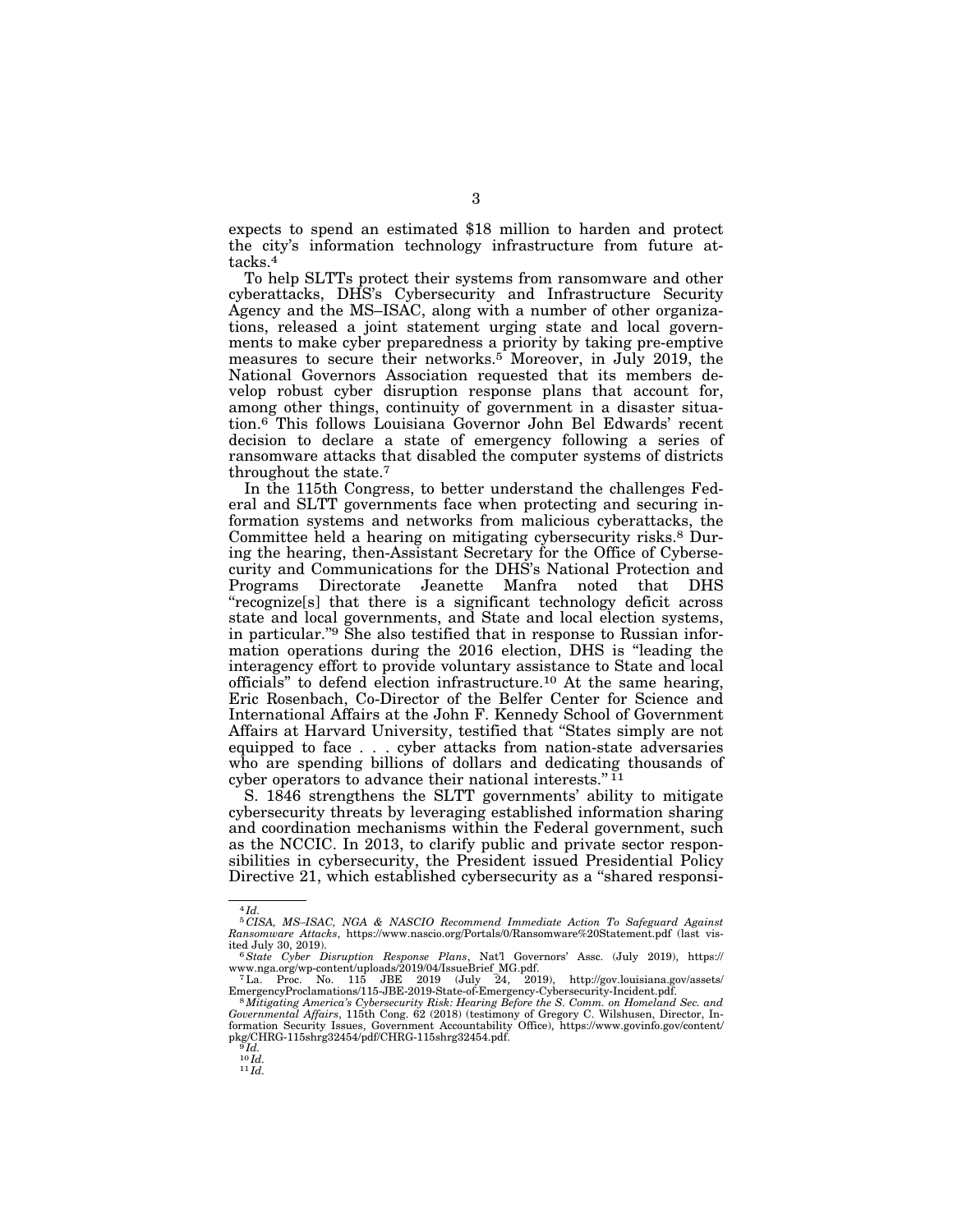bility among the  $[SLTT]$  entities."<sup>12</sup> In 2014, Congress formally authorized the NCCIC in the National Cybersecurity Protection Act of 2014.13 In 2015, Congress further defined the NCCIC's role in the Cybersecurity Act of 2015, by tasking the NCCIC with sharing cyber threat indicators, coordinating information exchange across the Federal Government, and providing information and recommendations on security and resilience to Federal and non-Federal entities.14 Currently, the NCCIC functions as the principle civilian cybersecurity and communications entity for informationsharing across the SLTT governments, the Intelligence Community, law enforcement, and international entities.15

The NCCIC shares information and coordinates activities through a variety of means, including via information sharing and analysis centers (ISACs). In 2010, DHS designated the MS–ISAC as the cybersecurity ISAC for SLTT governments; the MS–ISAC is the primary resource for disseminating threat information, education materials, and cyber support programs for those entities.16 Since the 2010 designation, DHS has provided funding to the MS– ISAC.17 Moreover, to better leverage and share threat information with SLTT governments, the MS–ISAC has assigned dedicated staff to the NCCIC's watch floor.18 This enables the MS–ISAC to serve as the focal point for threat prevention, protection, response, and recovery for state-level cyber incidents.19 As of September 2018, MS–ISAC membership exceeds 4,200 organizations and includes all 50 states.20

Since 2012, DHS has funded the MS–ISAC to conduct an annual self-assessment, which is delivered in the form of a report, to measure gaps and capabilities of SLTT governments' cybersecurity programs.21 The self-assessment measures SLTT government respondents' maturity levels based on the functions defined in the National Institute of Standards and Technology's Cybersecurity Framework for Critical Infrastructure and divides respondents into three major categories: state, local, and tribal governments. The MS–ISAC's FY 2017 report determined that states are projected to achieve ''the recommended minimum maturity across all functions in 2023'' and local governments are expected to achieve minimum maturity  $2024.<sup>22</sup>$  The report did not provide an estimate for the tribal government category attaining the minimum recommended maturity level, but noted that as a group, tribal governments declined across

<sup>&</sup>lt;sup>12</sup> Press Release, The White House, Presidential Policy Directive—Critical Infrastructure Security and Resilience (Feb. 12, 2013), https://obamawhitehouse.archives.gov/the-press-office/2013/<br>02/12/presidential-policy-dir

<sup>&</sup>lt;sup>11</sup> Mational Cybersecurity Protection Act of 2014, Consolidated Appropriations Act, Pub. L. No. 114–113, 129 Stat. 2242 (2015), and Pub. L. No. 113–282, § 226, 128 Stat. 3067.<br>
<sup>15</sup> Cybersecurity and Infrastructure Sec. A

Homeland Security Cybersecurity Support to Nonfederal Levels of Government: State, Local, Tribal, and Territorial Government Entities (2019), https://www.dhs.gov/sites/default/files/publi-

<sup>&</sup>lt;sup>16</sup> Information Sharing and Awareness, Dep't of Homeland Sec., https://www.dhs.gov/cisa/information-sharing and Awareness (last visited July 19, 2019).

mation-sharing-and-awareness (last visited July 19, 2019).<br>  ${}^{17}Id$ .<br>  ${}^{18}Id$ .<br>  ${}^{18}Id$ .<br>  ${}^{20}C$ ybersecurity and Infrastructure Sec. Agency, *supra* note 15, at 13.<br>  ${}^{22}U$ Wersecurity and Infrastructure Sec. Agency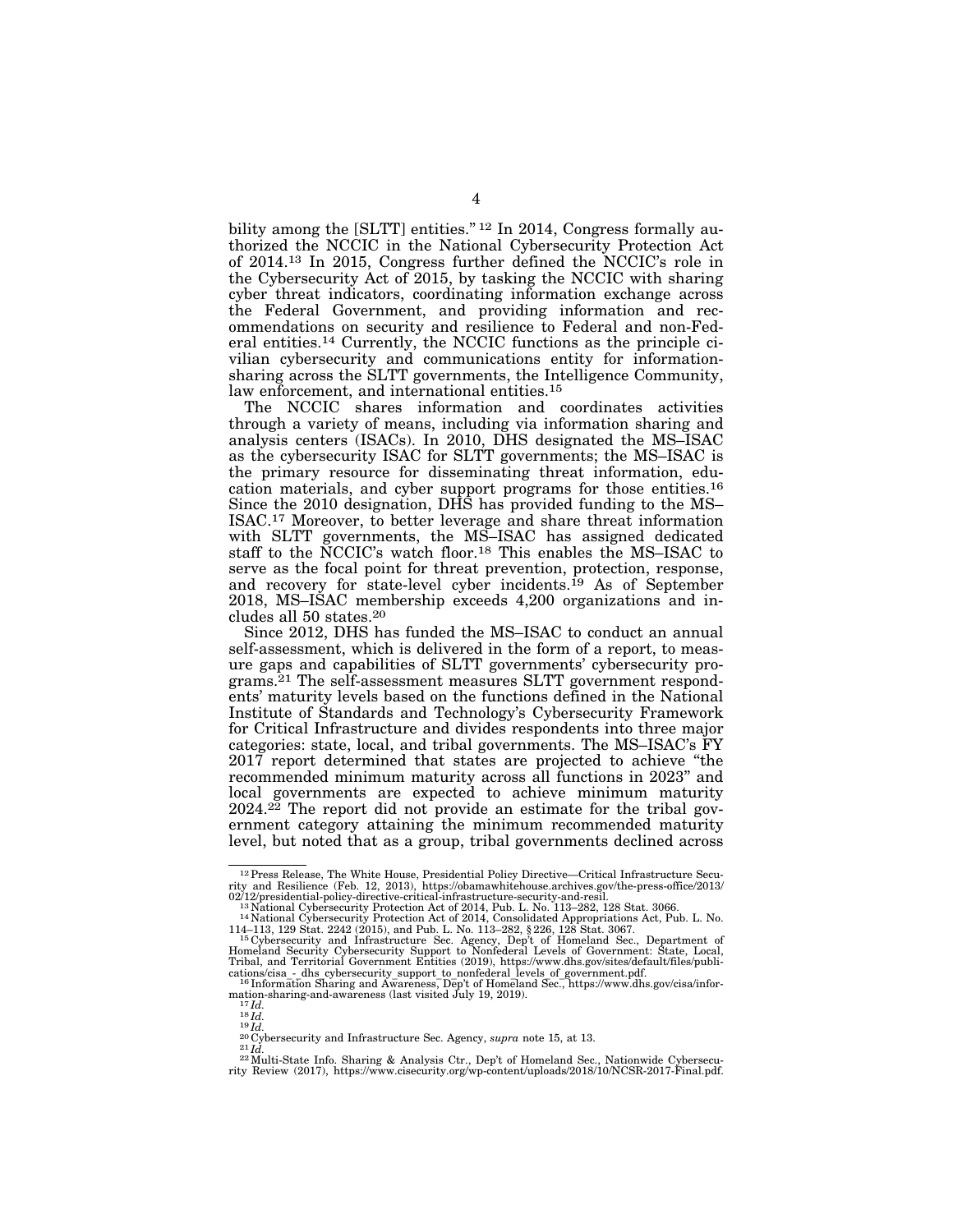all functions by an average of 12 percent in comparison to the previous year.23

In June 2016, DHS's Homeland Security Advisory Council, Cybersecurity Subcommittee also published a report examining DHS's coordination efforts with SLTT entities, and provided findings and recommendations focused on evolving these relationships.24 The report recommended DHS enhance its communication with SLTT governments on the availability of cybersecurity training focusing on political leadership. Additionally, the report recommended establishing stronger directives to ensure that all homeland security grant programs integrate cyber protections and cyber personnel recognizing that ''by requiring that a percentage of grant funding be spent on cybersecurity, DHS could make meaningful steps in increasing cybersecurity protections in all new technology pur- $\mathrm{chases.}^{\bar n}$  25

S. 1846, the State and Local Government Cybersecurity Act of 2019, allows the Secretary to award grants to and enter into cooperative agreements and contracts with states, local governments, and non-Federal entities. Additionally, the bill requires that the NCCIC, in coordination with Federal and non-Federal entities, such as the MS–ISAC, conduct exercises, provide operational and technical cybersecurity training to address cybersecurity risks or incidents, and provide, upon request, operational, technical, or material support to secure and ensure the resilience of Federal and non-Federal information and election systems.

Finally, the bill would allow the Secretary, at the voluntary request of the non-Federal entity, to deploy technical or analytic capabilities or services utilizing classified cyber threat indicators or intelligence to detect or prevent malicious network traffic on unclassified non-Federal information systems. This provision augments DHS's Enhanced Cybersecurity Services (ECS) program, which is an intrusion prevention capability offered by the Department.26

#### III. LEGISLATIVE HISTORY

Ranking Member Peters (D–MI) introduced S. 1846 on June 13, 2019, with Senator Rob Portman (R–OH). The bill was referred to the Committee on Homeland Security and Governmental Affairs.

The Committee considered S. 1846 at a business meeting on June 19, 2019. During the business meeting, an amendment was offered by Senators Peters and Portman making technical changes. The Committee ordered the bill, as amended, reported favorably by voice vote *en bloc*. Senators present for both the vote on the amendment and the bill as amended were: Johnson, Portman, Paul, Lankford, Romney, Scott, Enzi, Hawley, Peters, Carper, Hassan, Sinema, and Rosen.

<sup>&</sup>lt;sup>23</sup> *Id.* at 7. 24 Homeland Sec. Advisory Council, Dep't of Homeland Sec., Final Report to the Cybersecurity Subcommittee: Part II—State, Local, Tribal & Territorial 1 (2016), https://www.dhs.gov/sites/de-

fault/files/publications/HSAC\_Cybersecurity\_SLTT\_FINAL\_Report.pdf. 25 *Id.* at 11. 26 Cybersecurity and Infrastructure Sec. Agency, Enhanced Cybersecurity Services (ECS), https://www.dhs.gov/cisa/enhanced-cybersecurity-services-ecs (last visited Aug. 6, 2019).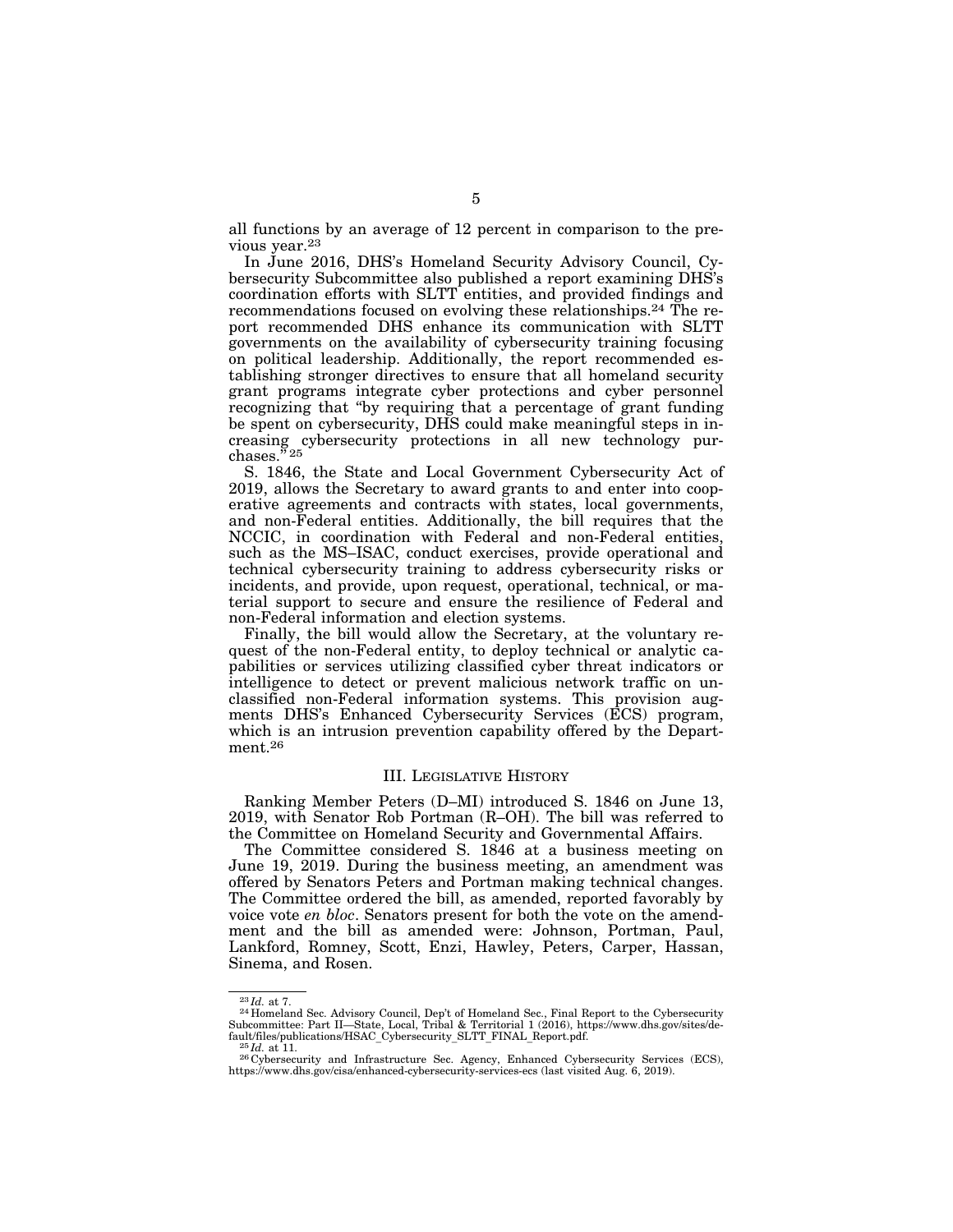#### IV. SECTION-BY-SECTION ANAYLSIS OF THE BILL, AS REPORTED

#### *Section 1. Short title*

This section would establish the bill may be cited as the ''State and Local Government Cybersecurity Act of 2019.''

#### *Section 2. Amendments to the Homeland Security Act of 2002*

Paragraph (1) amends Subtitle A of title XXII of the Homeland Security Act of 2002 to broaden the definition of the term "entity" to include domestic or foreign-owned associations, corporations, including for-profit and nonprofits corporations, partnerships, proprietorships, organizations, institutions, establishments, or individuals who are legally able to enter into agreements or contracts with the United States.

Paragraph (2) allows the Secretary of the Department of Homeland Security (DHS) authority to make grants and enter into cooperative agreements or contracts with States, local governments, and other non-Federal entities to carry out the Secretary's responsibilities related to cybersecurity and infrastructure protection including providing assistance and education related to cyber threat indicators, defensive measures and cybersecurity technologies, cybersecurity risks, incidents, analysis, and warnings.

Paragraph (3) directs the National Cybersecurity and Communications Integration Center (NCCIC) to coordinate with Federal and non-Federal agencies, through such organizations as the Multi-State Information Sharing and Analysis Center, to conduct exercises, provide operational and technical training, and share cyber threat indicators, if requested. Paragraph (3) also directs the NCCIC to provide notifications on incident and malware information specific to their customers and residents; provide and periodically update cybersecurity resources, standards, and best practices and procedures related to information security; work with Federal and non-Federal officials, including State and local Chief Information Officers, senior election officials, and national associations to secure and ensure the resilience of Federal and non-Federal information systems, including election systems; provide operational and technical assistance to detect cybersecurity risks and incidents, including through the deployment and sustainment of cybersecurity technologies, if requested; assist in the development of policies and procedures for the coordinated vulnerability disclosures; ensure awareness at the State and local level of DHS resources on information security for civilian information systems; promote cybersecurity education and awareness through engagement.

Paragraph (3) also directs the Secretary to submit a report to the Senate Homeland Security and Governmental Affairs Committee and the House Homeland Security Committee on the status of cybersecurity measures in place and any gaps that exist in each State and the largest urban areas of the United States.

Paragraph (3) also authorizes the Secretary to establish an initiative to deploy capabilities or services using classified cyber threat indicators or intelligence to detect and prevent malicious traffic on unclassified non-Federal information systems. Participation in the initiative is voluntary and at the request of the non-Federal entity. This section also requires the Secretary to submit a report not later than one year after the establishment of the ini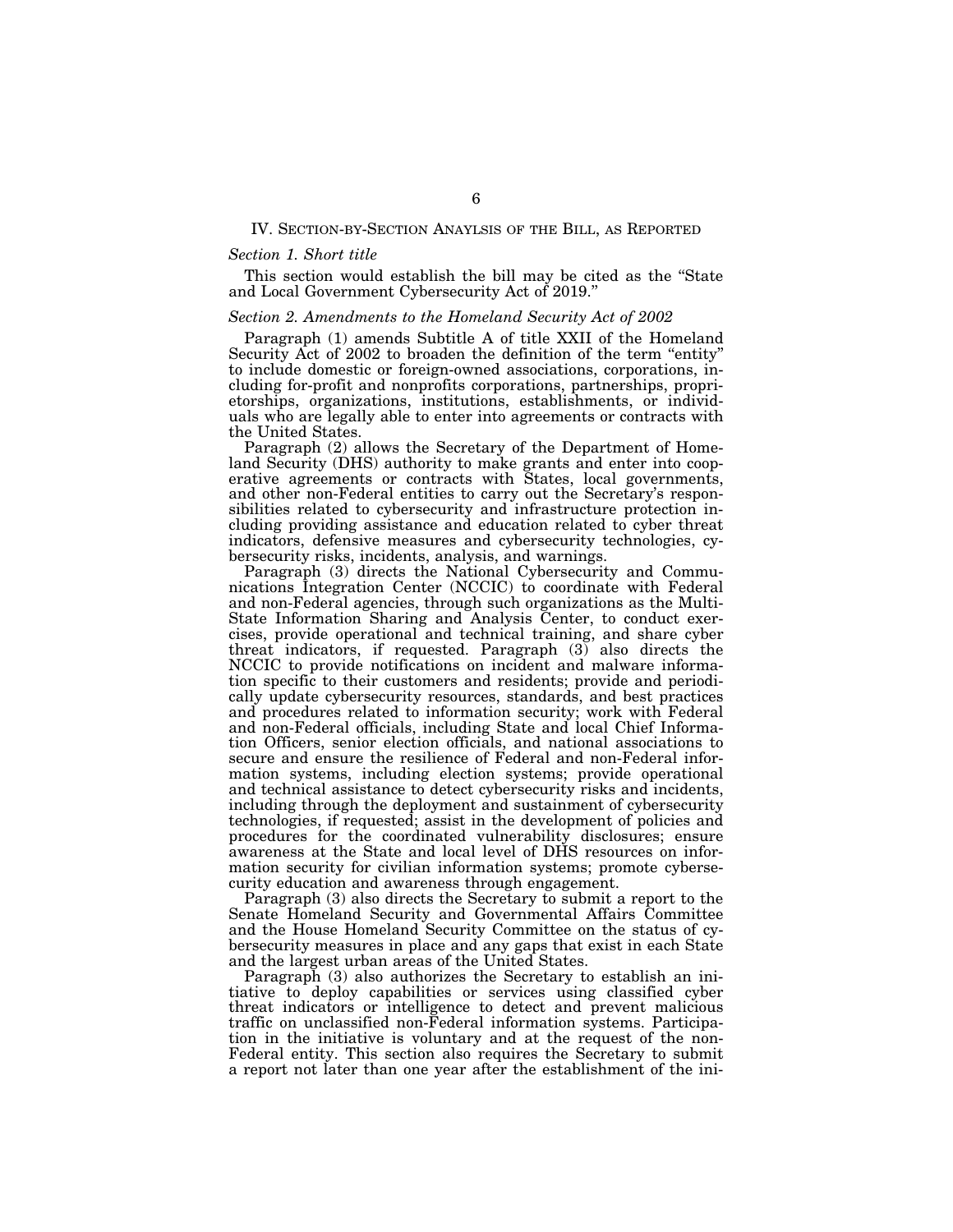tiative containing an assessment of the status, the rate of participation, effectiveness, and recommendations for improvement of this program.

#### V. EVALUATION OF REGULATORY IMPACT

Pursuant to the requirements of paragraph 11(b) of rule XXVI of the Standing Rules of the Senate, the Committee has considered the regulatory impact of this bill and determined that the bill will have no regulatory impact within the meaning of the rules. The Committee agrees with the Congressional Budget Office's statement that the bill contains no intergovernmental or private-sector mandates as defined in the Unfunded Mandates Reform Act (UMRA) and would impose no costs on state, local, or tribal governments.

#### VI. CONGRESSIONAL BUDGET OFFICE COST ESTIMATE

U.S. CONGRESS, CONGRESSIONAL BUDGET OFFICE, *Washington, DC, July 19, 2019.* 

Hon. RON JOHNSON,

*Chairman, Committee on Homeland Security and Governmental Affairs,* 

*U.S. Senate, Washington, DC.* 

DEAR MR. CHAIRMAN: The Congressional Budget Office has prepared the enclosed cost estimate for S. 1846, the State and Local Cybersecurity Act of 2019.

If you wish further details on this estimate, we will be pleased to provide them. The CBO staff contact is Aldo Prosperi.

Sincerely,

PHILLIP L. SWAGEL, *Director.* 

Enclosure.

| S. 1846, State and Local Government Cybersecurity Act of 2019<br>As ordered reported by the Senate Committee on Homeland Security and Governmental Affairs on<br>June 19, 2019 |      |  |                                     |               |    |  |
|--------------------------------------------------------------------------------------------------------------------------------------------------------------------------------|------|--|-------------------------------------|---------------|----|--|
| By Fiscal Year, Millions of Dollars                                                                                                                                            | 2019 |  | 2019-2024                           | 2019-2029     |    |  |
| Direct Spending (Outlays)                                                                                                                                                      |      |  |                                     |               |    |  |
| Revenues                                                                                                                                                                       | о    |  | o                                   |               |    |  |
| Increase or Decrease (-)<br>in the Deficit                                                                                                                                     |      |  | n                                   |               |    |  |
| <b>Spending Subject to</b><br><b>Appropriation (Outlays)</b>                                                                                                                   |      |  |                                     | not estimated |    |  |
| Statutory pay-as-you-go<br>procedures apply?                                                                                                                                   | No.  |  | <b>Mandate Effects</b>              |               |    |  |
| Increases on-budget deficits in any<br>of the four consecutive 10-year                                                                                                         | No.  |  | Contains intergovernmental mandate? |               | No |  |
| periods beginning in 2030?                                                                                                                                                     |      |  | Contains private-sector mandate?    |               |    |  |

No S. 1846 would authorize the Department of Homeland Security (DHS) to continue to coordinate with state and local governments to enhance the cybersecurity of their information systems.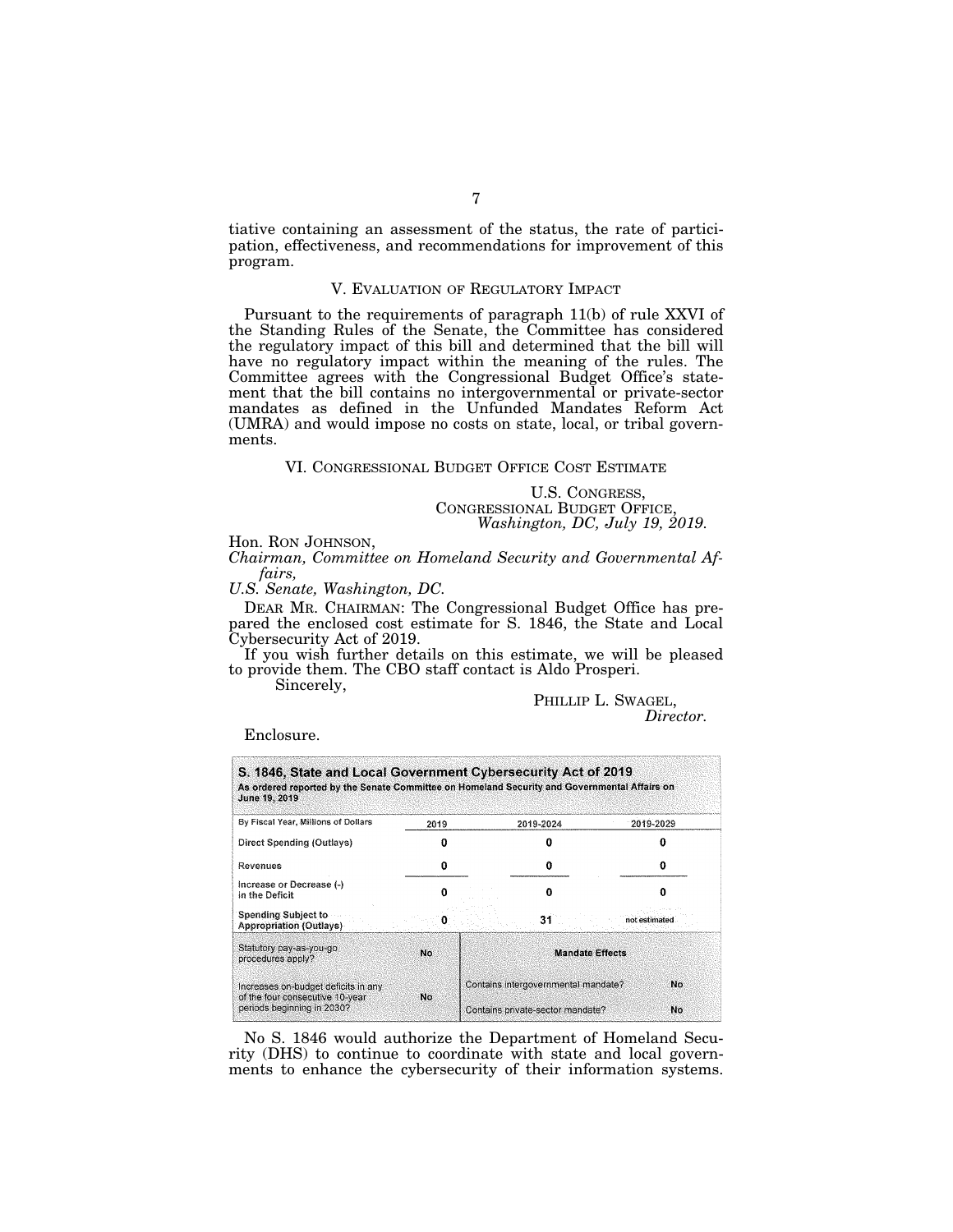Under the bill, the DHS National Cybersecurity and Communications Integration Center (NCCIC) would continue to provide assistance to state and local governments including conducting cybersecurity exercises, providing training, and notifying them of cybersecurity threats. The bill also would authorize DHS to implement an initiative to help state and local governments detect and prevent malicious network traffic on nonfederal information systems. Those governments could choose not to participate in that initiative.

The NCCIC is already performing most of the coordination activities authorized in S. 1846. Implementing the voluntary initiative would require hiring additional cybersecurity advisors, deploying sensors to nonfederal networks, and sharing classified information on cybersecurity threats with state and local partners. Using information from DHS, CBO expects that implementing the provision would require, on average, 15 full-time equivalent employees in each year beginning in 2020, at an average annual rate of about \$150,000 per employee. On the basis of similar programs, CBO also expects that deploying sensors to state and local governments and sharing classified cybersecurity threats at an unclassified level would cost \$20 million. In total, CBO estimates that enacting S. 1846 would cost \$31 million over the 2019–2024 period (see Table 1). Such spending would be subject to availability of appropriated funds.

| TABLE 1.—ESTIMATED INCREASES IN SPENDING SUBJECT TO APPROPRIATION UNDER S. 1846 |  |                                    |  |
|---------------------------------------------------------------------------------|--|------------------------------------|--|
|                                                                                 |  | Du finnal voor millians of dollars |  |

| By fiscal year, millions of dollars- |    |                 |    |                          |   |               |
|--------------------------------------|----|-----------------|----|--------------------------|---|---------------|
| 2019                                 |    |                 |    | 2020 2021 2022 2023 2024 |   | 2019–<br>2024 |
| $\mathbf{0}$                         |    |                 |    | 21 1 3 3                 | 4 | 32            |
|                                      | 20 | $\sim$ 1 $\sim$ | ્ર | 3                        |   | 31            |

The CBO staff contact for this estimate is Aldo Prosperi. The estimate was reviewed by Leo Lex, Deputy Assistant Director for Budget Analysis.

VII. CHANGES IN EXISTING LAW MADE BY THE BILL, AS REPORTED

In compliance with paragraph 12 of rule XXVI of the Standing Rules of the Senate, the following changes in existing law made by the bill, as reported, are shown as follows: (existing law proposed to be omitted is enclosed in black brackets, new matter is printed in italic, existing law in which no change is proposed is shown in roman):

# **HOMELAND SECURITY ACT OF 2002**

\* \* \* \* \* \* \*

**TITLE XXII—CYBERSECURITY AND INFRASTRUCTURE SECURITY AGENCY** 

\* \* \* \* \* \* \*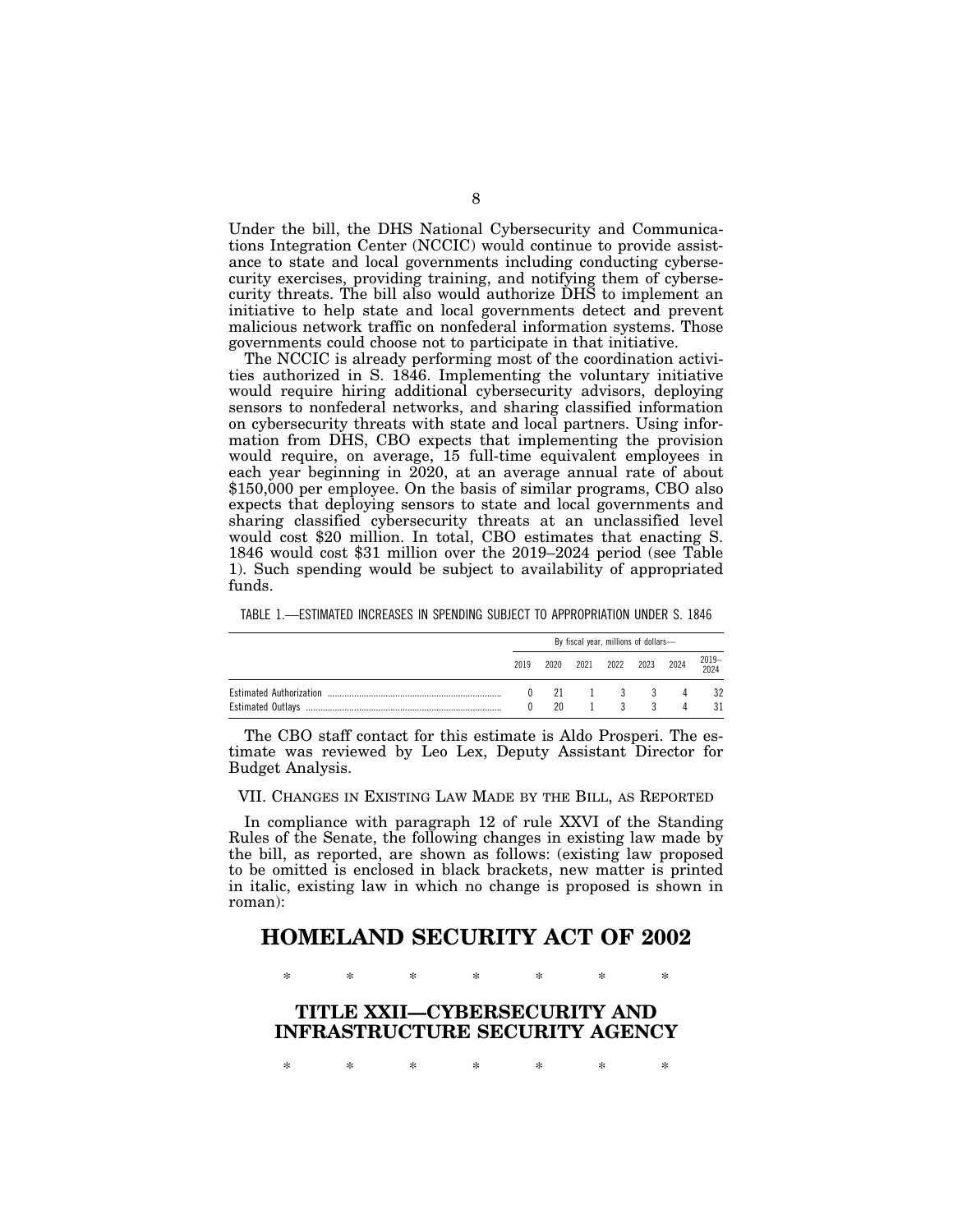# **Subtitle A—Cybersecurity and Infrastructure Security**  \* \* \* \* \* \* \*

**SEC. 2201. DEFINITIONS.** 

 $(1) * * * *$ 

\* \* \* \* \* \* \* *(4) ENTITY.—The term ''entity'' shall include—* 

*(A) an association, corporation, whether for-profit or nonprofit, partnership, proprietorship, organization, institution, establishment, or individual, whether domestically or foreign owned, that has the legal capacity to enter into agreements or contracts, assume obligations, incur and pay debts, sue and be sued in its own right in a court of competent jurisdiction in the United States, and to be held responsible for its actions;* 

*(B) a governmental agency or other governmental entity, including State, local, Tribal, and territorial government entities; and* 

*(C) the general public.* 

 $(4)$  $(5)$   $*$  $[(5)] (6) * * *$ 

 $[(6)]$  (7) \* \* \*

**SEC. 2202. CYBERSECURITY AND INFRASTRUCTURE SECURITY AGEN-CY.** 

 $(a) * * *$ 

 $(b) * * * *$ 

(c) RESPONSIBILITIES.—The Director shall—

 $(1) * * * *$ 

\* \* \* \* \* \* \* (10) carry out cybersecurity, infrastructure security, and emergency communications stakeholder outreach and engagement and coordinate that outreach and engagement with critical infrastructure Sector-Specific Agencies, as appropriate; [and]

*(11) carry out the authority of the Secretary under subsection (e)(1)(R); and* 

 $[(11)]$   $(12)$  carry out such other duties and powers prescribed by law or delegated by the Secretary.

\* \* \* \* \* \* \* (e) CYBERSECURITY AND INFRASTRUCTURE SECURITY AUTHORITIES OF THE SECRETARY.—

(1) IN GENERAL.—The responsibilities of the Secretary relating to cybersecurity and infrastructure security shall include the following:

 $(A)$  \*

\* \* \* \* \* \* \*

*(R) To make grants to and enter into cooperative agreements or contracts with States, local governments, and other non-Federal entities as the Secretary determines necessary to carry out the responsibilities of the Secretary related to cybersecurity and infrastructure security under this Act and any other provision of law, including grants, cooperative agreements, and contracts that provide assistance*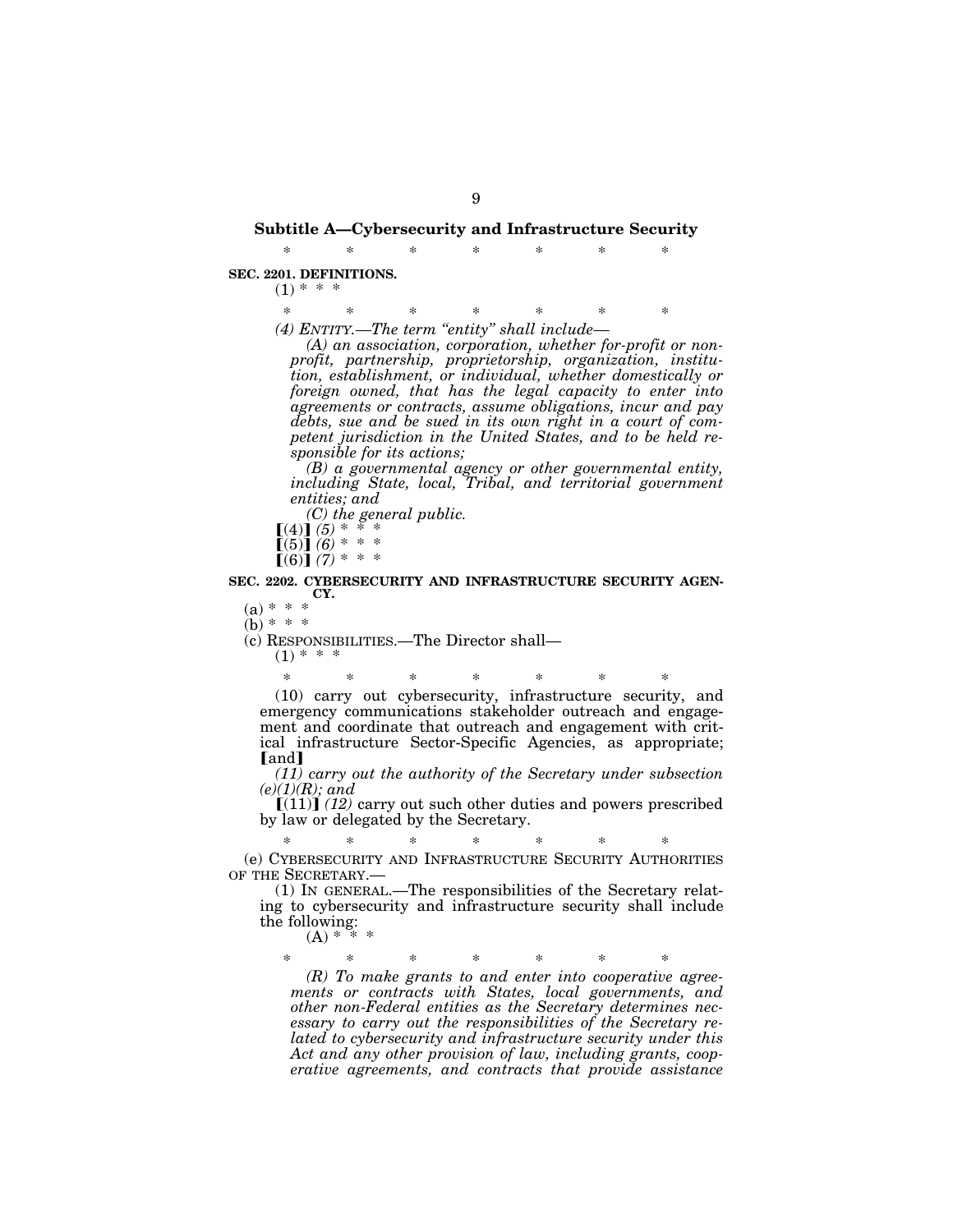*and education related to cyber threat indicators, defensive measures and cybersecurity technologies, cybersecurity risks, incidents, analysis, and warnings.* 

\* \* \* \* \* \* \* **SEC. 2209. NATIONAL CYBERSECURITY AND COMMUNICATIONS INTE-GRATION CENTER.** 

 $(a) * * *$ 

 $(b) * * *$ 

(c) FUNCTIONS.—The cybersecurity functions of the Center shall include—

 $(1)$  \*\* \* \*

\* \* \* \* \* \* \* (6) upon request, providing timely *operational and* technical assistance, risk management support, and incident response capabilities to Federal and non-Federal entities with respect to cyber threat indicators, defensive measures, cybersecurity risks, and incidents, which may include attribution, mitigation, and remediation;

\* \* \* \* \* \* \* (d) COMPOSITION.—

(1) IN GENERAL.—The Center shall be composed of—

(A) appropriate representatives of Federal entities, such as—

\* \* \* \* \* \* \* (E) an entity that collaborates with State and local government, *including an entity that collaborates with election officials,* on cybersecurity risks and incidents, and has entered into a voluntary information sharing relationship with the Center; and

\* \* \* \* \* \* \* *(n) COORDINATION ON CYBERSECURITY FOR FEDERAL AND NON-FEDERAL ENTITIES.—* 

*(1) COORDINATION.—The Center shall, to the extent practicable, and in coordination as appropriate with Federal and non-Federal entities, such as the Multi-State Information Sharing and Analysis Center—* 

*(A) conduct exercises with Federal and non-Federal entities;* 

*(B) provide operational and technical cybersecurity training related to cyber threat indicators, defensive measures, cybersecurity risks, and incidents to Federal and non-Federal entities to address cybersecurity risks or incidents, with or without reimbursement;* 

*(C) assist Federal and non-Federal entities, upon request, in sharing cyber threat indicators, defensive measures, cybersecurity risks, and incidents from and to the Federal Government as well as among Federal and non-Federal entities, in order to increase situational awareness and help prevent incidents;* 

*(D) provide notifications containing specific incident and malware information that may affect them or their customers and residents;*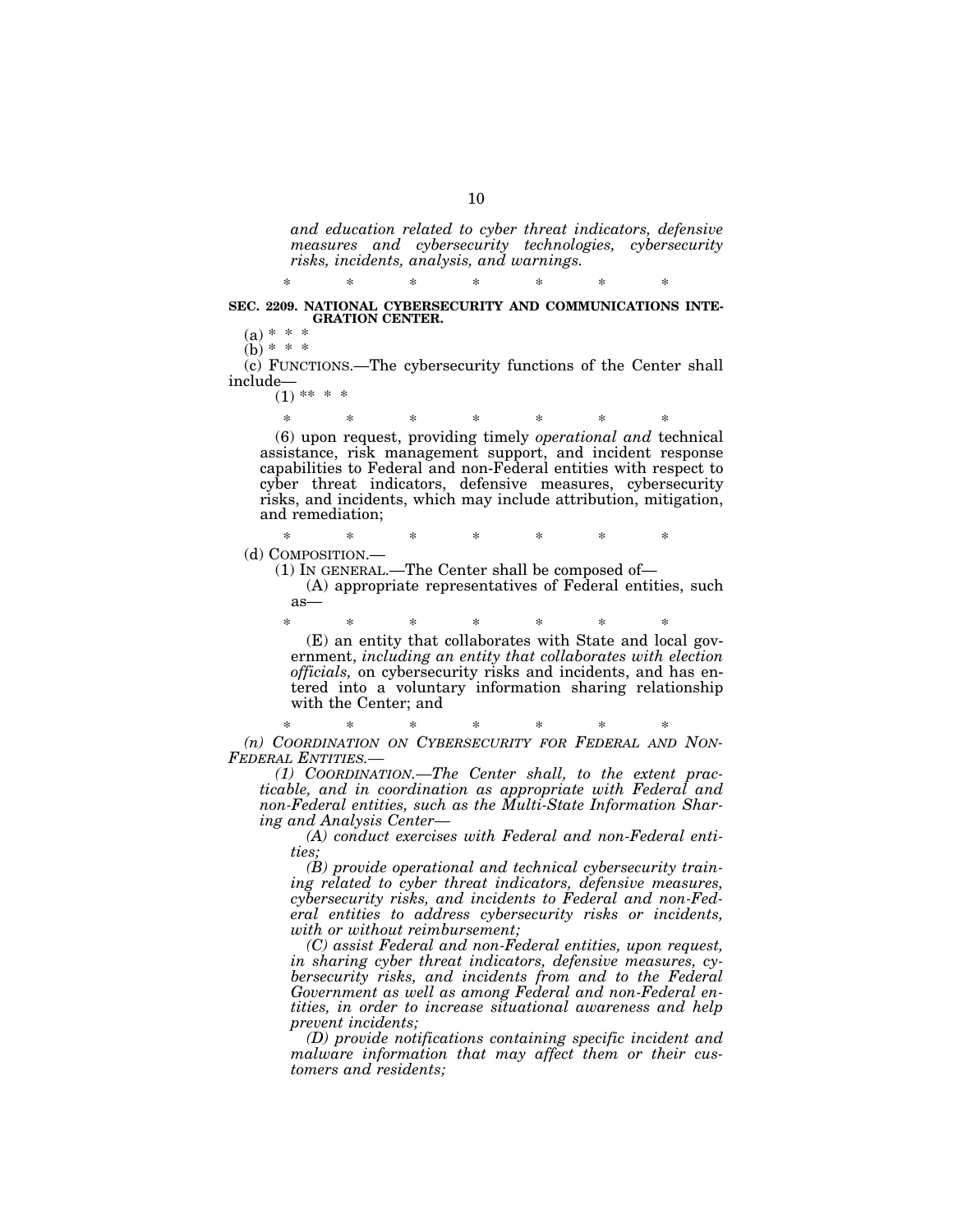*(E) provide and periodically update via a web portal and other means tools, products, resources, policies, guidelines, controls, and other cybersecurity standards and best practices and procedures related to information security;* 

*(F) work with senior Federal and non-Federal officials, including State and local Chief Information Officers, senior election officials, and through national associations, to coordinate a nationwide effort to ensure effective implementation of tools, products, resources, policies, guidelines, controls, and procedures related to information security to secure and ensure the resiliency of Federal and non-Federal information systems and including election systems;* 

*(G) provide, upon request, operational and technical assistance to Federal and non-Federal entities to implement tools, products, resources, policies, guidelines, controls, and procedures on information security, including by, as appropriate, deploying and sustaining cybersecurity technologies, such as an intrusion detection capability, to assist those Federal and non-Federal entities in detecting cybersecurity risks and incidents;* 

*(H) assist Federal and non-Federal entities in developing policies and procedures for coordinating vulnerability disclosures, to the extent practicable, consistent with international and national standards in the information technology industry;* 

*(I) ensure that Federal and non-Federal entities, as appropriate, are made aware of the tools, products, resources, policies, guidelines, controls, and procedures on information security developed by the Department and other appropriate Federal departments and agencies for ensuring the security and resiliency of civilian information systems; and* 

*(J) promote cybersecurity education and awareness through engagements with Federal and non-Federal entities.* 

*(o) REPORT.—Not later than 1 year after the date of enactment of this subsection, and every 2 years thereafter, the Secretary shall submit to the Committee on Homeland Security and Governmental Affairs of the Senate and the Committee on Homeland Security of the House of Representatives a report on the status of cybersecurity measures that are in place, and any gaps that exist, in each State and in the largest urban areas of the United States.* 

*(p) DEPLOYMENT OF ENHANCED CAPABILITIES.—* 

*(1) ESTABLISHMENT.—Not later than 180 days after the date of enactment of this subsection, the Secretary may establish an initiative to enhance efforts to deploy technical or analytic capabilities or services that utilize classified threat indicators or intelligence for the purpose of detecting or preventing malicious network traffic on unclassified non-Federal information systems.* 

*(2) VOLUNTARY PARTICIPATION.—Activities conducted under this subsection may only be carried out on a voluntary basis upon request of the non-Federal entity.* 

*(3) REPORT.—Not later than 1 year after the date on which the Secretary establishes the initiative under this subsection, the Secretary shall submit to the Committee on Homeland Secu-*